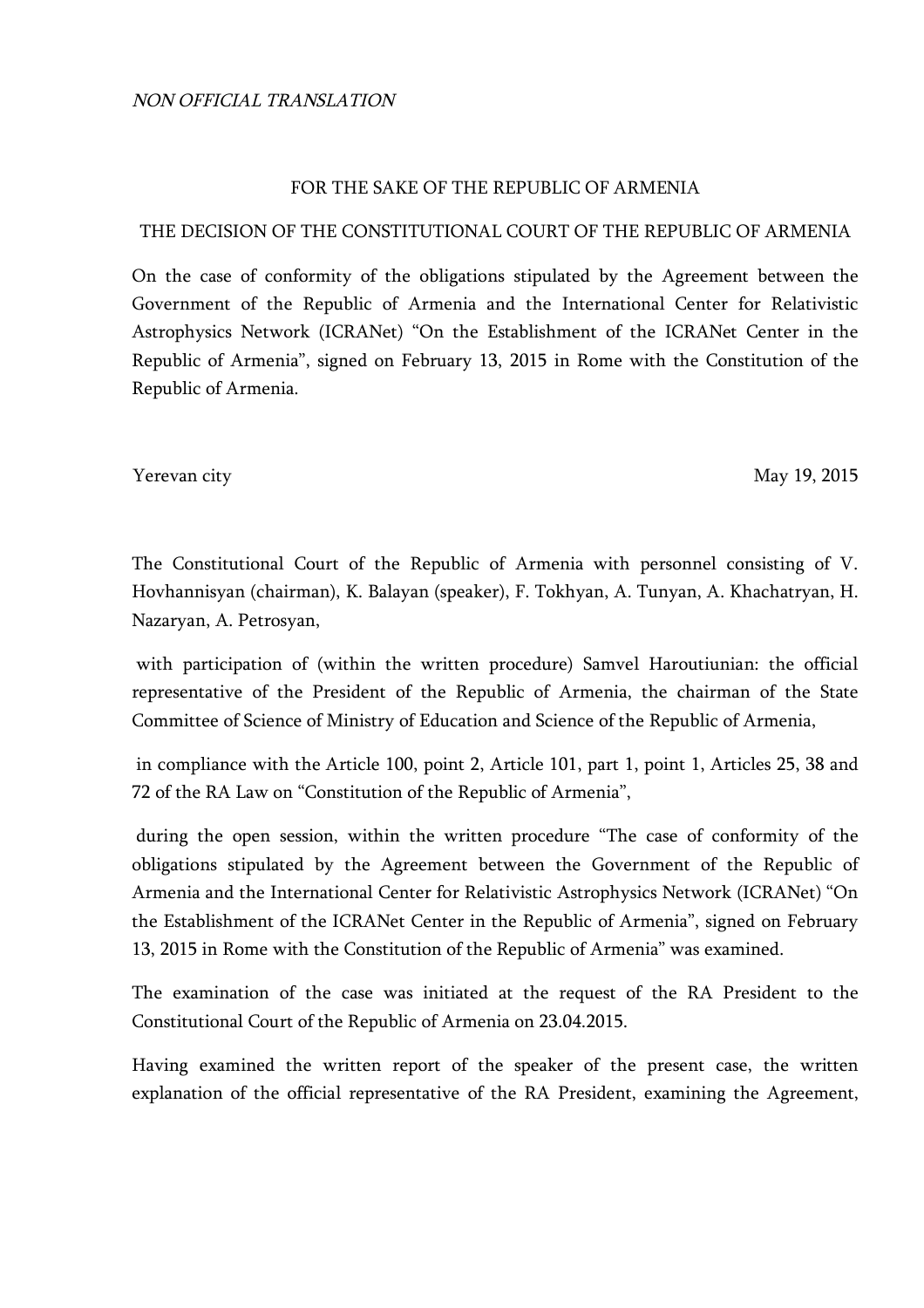other documents available in the case the Constitutional Court of the Republic of Armenia FOUND OUT:

- 1. The Agreement (Agreement) between the Government of the Republic of Armenia and the International Center for Relativistic Astrophysics Network (ICRANet) "On the Establishment of the ICRANet Center in the Republic of Armenia" was signed on February 13, 2015 in Rome.
- 2. The purpose of the Agreement is the development and consolidation of the cooperation between the Republic of Armenia and ICRANet to promote research, training and education in the field of Relativistic Astrophysics, as well as to encompass scientists and specialist of the Republic of Armenia in the events, training programs of postgraduate and post doctorate levels implemented by ICRANet, and to support also joint implementation of mobility programs.
- 3. The Republic of Armenia assumes the following responsibilities by the Agreement:
	- Makes investments on the annual basis within the framework of general funds planned for the scientific and technological activities from the state budget of the given year (Article 4, point 2),
	- Provides the insurance of the premises and equipment of the Center (Article 4, point 4),
	- Ensures that the Ministry of Education and Science of the RA will create a Governing Council in order to coordinate the activities of the Center (Article 5, point 1).
- 4. Taking into consideration that the establishment of the ICRANet Center in the Republic of Armenia will promote the contribution of research, training and education in the field of Relativistic Astrophysics, will also provide the involvement of scientists and specialist of the Republic of Armenia in the events organized and implemented by ICRANet, the Constitutional Court of the Republic of Armenia considers that the present Agreement which derives from the Article 89 defined in the Constitution of the Republic of Armenia on the implemented state policy of the RA Government in the field of science and education and from the issue of promoting the development of science defined in the Article 48 of the Constitution of the Republic of Armenia.

According to the results of the analysis of the case and guided by the Article 100, point 2 of the RA Constitution, the first and fourth parts of Article 102, Article 63 and 64 of the RA Law on the Constitutional Court, the Constitutional Court of the Republic of Armenia DECIDED.